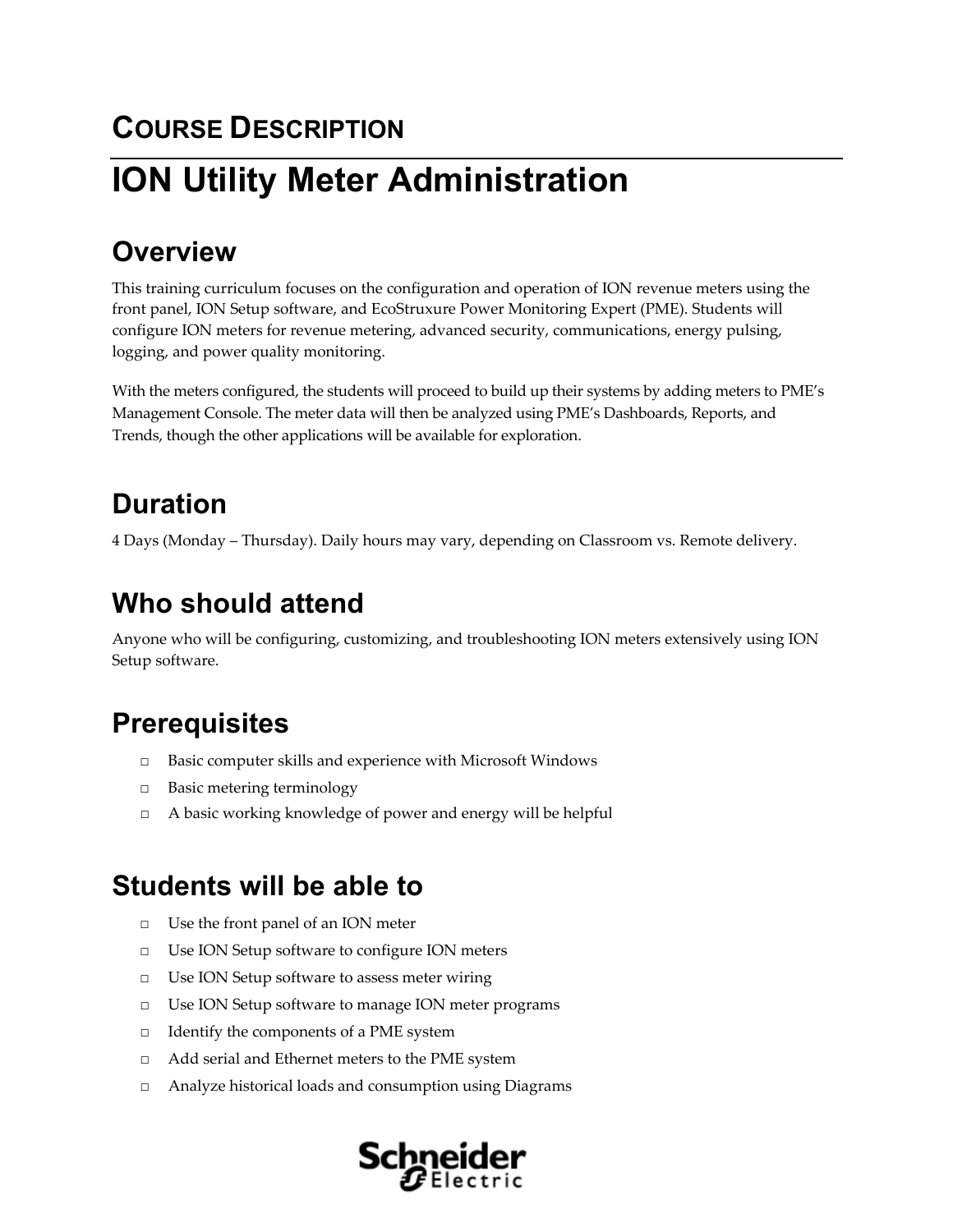□ Create, manage, and automate reports with Web Reporter

### **Agenda**

### **Day 1 – Basic Meter Configuration**

#### **Course Introduction**

- □ Student and Instructor introductions and overview of course logistics
- □ Overview of course topics and agenda

#### **Use the front panel of an ION meter**

- $\Box$  Use the front panel for viewing metering information
- □ Use the front panels for checking and setting the meter configuration
- □ Use the front panels for manual reset actions including a Master Reset

#### **Use ION Setup software to configure ION meters**

- □ Use ION Setup software to set the PT & CT ratios
- □ Use ION Setup software to manage and apply advanced security profiles
- □ Use ION Setup software to configure the Ethernet and serial Com ports
- □ Use ION Setup software to enable DNP on a Com port
- □ Use ION Setup software to configure the Clock settings for time synchronization
- □ Use ION Setup software to program an ION meter to do energy pulsing
- □ Use ION Setup software to modify the Load Profile log for MV-90
- $\Box$  Use ION Setup software to configure an ION meter for power quality monitoring
- □ Use ION Setup software to create customized front panel displays
- □ Use ION Setup software to put a meter into "Test Mode"

#### **Use ION Setup software to assess meter wiring**

- □ View the real-time phasors to diagnose meter wiring
- $\Box$  Invert the polarity of the voltage and current inputs to confirm bad wiring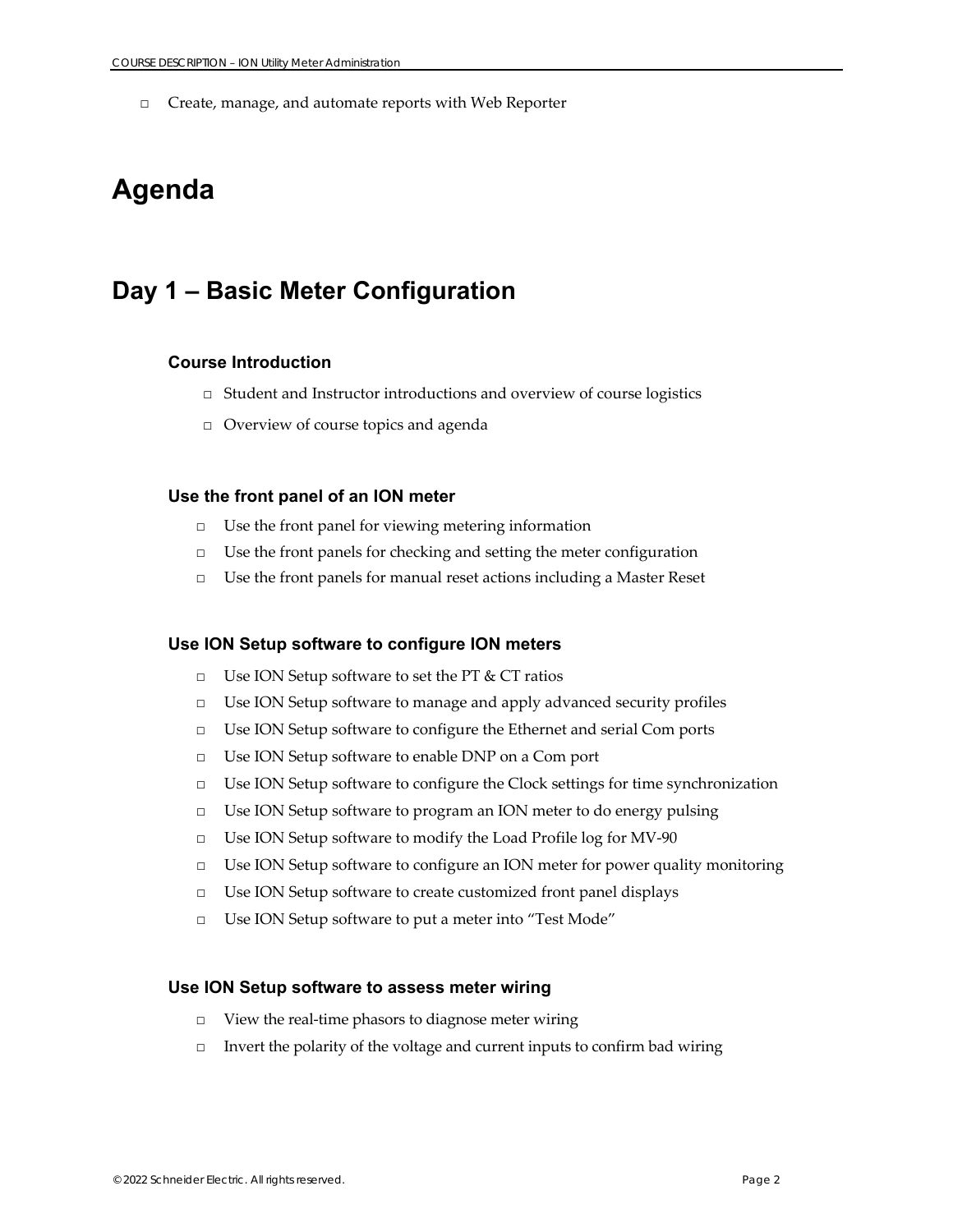#### **Use ION Setup software to manage meter programs**

- □ Upgrade ION meter firmware
- □ Build and save ION meter templates using Offline ION meters
- □ Save ION meter configuration report text files
- □ Master Reset an ION meter before deployment to the field

### **Day 2 – Advanced Meter Configuration**

#### **Use ION Setup in** *Network Mode* **to connect to multiple meters**

- $\square$  Establish connections to multiple meters that connect via an Ethernet gateway
- $\Box$  Establish connections to multiple meters that connect via a Modem gateway
- □ Establish a naming system to name meters in the network

#### **Use ION Setup in** *Data Viewing Mode* **to view meter values remotely**

- □ View meter real time outputs such as voltage, current and demand
- □ View the meter event log
- □ View meter data logs and plot historical data
- □ Manually trigger a waveform capture
- □ View and analyze waveforms captured in the meter

#### **Describe ION architecture and ION module properties**

- □ Describe the ION module concept, including setup and output registers
- □ Describe the functions of the "Core" ION modules
- □ Use the *ION Reference* and *ION Device Template Reference* documents

#### **Use ION Setup in** *Advanced Module View* **to create additional functionality**

- □ Program an ION meter to count pulses and convert them to consumption values
- □ Add Alert modules for enhanced alarm notification via a Modem or E-mail
- □ Document the advanced meter configuration changes
- □ Save the meter template

### **Day 3 – PME Administration**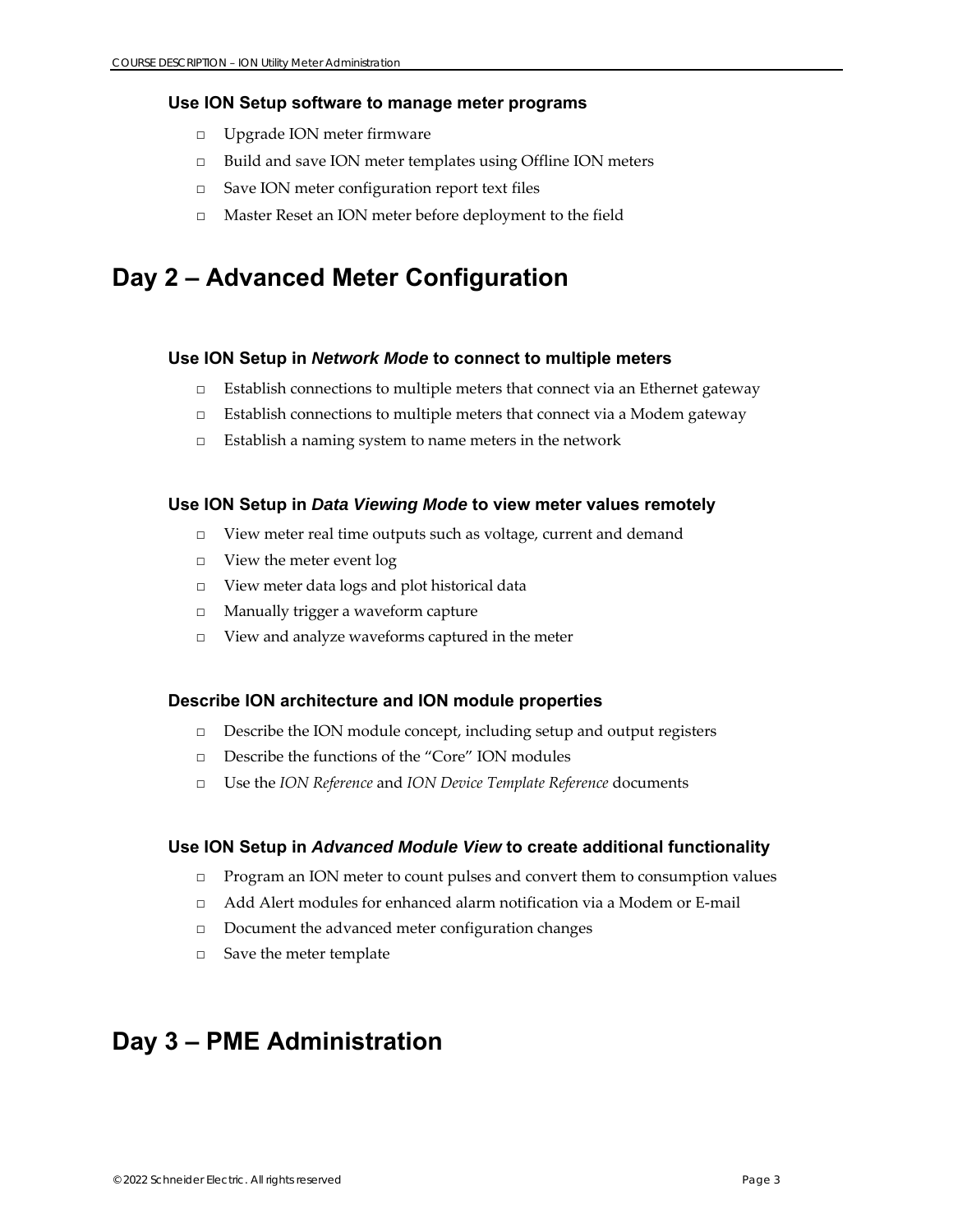#### **Introduction to PME for Administrators**

- □ Identify key components of a PME system
- □ Explore different system architectures

#### **Management Console**

- □ Add meters to PME
- □ Add gateway hardware to PME
- □ Explore efficiency tools for building large systems

#### **Hierarchies**

- □ Build Hierarchies via multiple methods
- □ View results of Hierarchy configuration in Reports and Dashboards

### **Day 4 – PME Operation**

#### **Understand the key features of a PME system**

- □ Understand all component of PME system and why they are used:
- □ Introduce Dashboards tool
- □ Introduce Web Reporter tool
- □ Introduce Incident Alarm Viewer tool
- □ Introduce Diagrams tool
- □ Introduce Waveform viewer tool
- □ Review Engineering client tools
- □ Introduce the User Manager (PME local users)
- □ Review communication capabilities

#### **Introduction of Dashboard web tool**

- □ Review of the Dashboard Tool
- □ Understand navigation of Dashboard tool
- □ Creation of gadgets within Dashboard tool
- □ Editing of created Dashboards